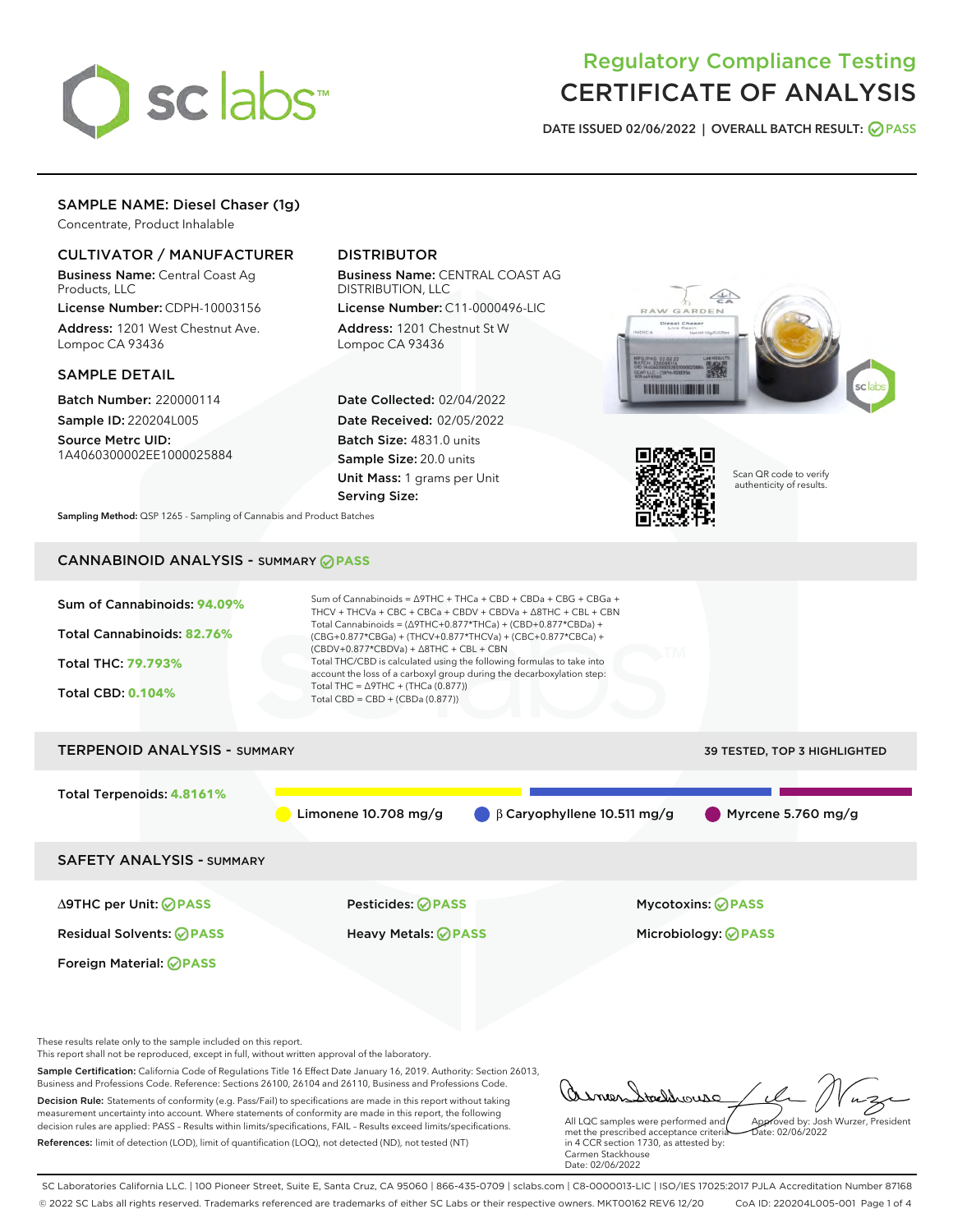



DIESEL CHASER (1G) | DATE ISSUED 02/06/2022 | OVERALL BATCH RESULT: **○** PASS

#### CANNABINOID TEST RESULTS - 02/05/2022 2 PASS

Tested by high-performance liquid chromatography with diode-array detection (HPLC-DAD). **Method:** QSP 1157 - Analysis of Cannabinoids by HPLC-DAD

#### TOTAL CANNABINOIDS: **82.76%**

Total Cannabinoids (Total THC) + (Total CBD) + (Total CBG) + (Total THCV) + (Total CBC) + (Total CBDV) + ∆8THC + CBL + CBN

TOTAL THC: **79.793%** Total THC (∆9THC+0.877\*THCa)

TOTAL CBD: **0.104%**

Total CBD (CBD+0.877\*CBDa)

TOTAL CBG: 0.68% Total CBG (CBG+0.877\*CBGa)

TOTAL THCV: 0.351% Total THCV (THCV+0.877\*THCVa)

TOTAL CBC: 1.836% Total CBC (CBC+0.877\*CBCa)

TOTAL CBDV: ND Total CBDV (CBDV+0.877\*CBDVa)

| <b>COMPOUND</b>  | LOD/LOQ<br>(mg/g)          | <b>MEASUREMENT</b><br><b>UNCERTAINTY</b><br>(mg/g) | <b>RESULT</b><br>(mg/g) | <b>RESULT</b><br>(%) |
|------------------|----------------------------|----------------------------------------------------|-------------------------|----------------------|
| <b>THCa</b>      | 0.05/0.14                  | ±22.828                                            | 888.23                  | 88.823               |
| <b>CBCa</b>      | 0.07 / 0.28                | ±1.023                                             | 20.93                   | 2.093                |
| <b>A9THC</b>     | 0.06 / 0.26                | ±0.652                                             | 18.95                   | 1.895                |
| <b>CBGa</b>      | 0.1/0.2                    | $\pm 0.33$                                         | 6.3                     | 0.63                 |
| <b>THCVa</b>     | 0.07/0.20                  | ±0.191                                             | 4.00                    | 0.400                |
| <b>CBG</b>       | 0.06/0.19                  | ±0.052                                             | 1.32                    | 0.132                |
| <b>CBDa</b>      | 0.02/0.19                  | ±0.035                                             | 1.19                    | 0.119                |
| $\triangle$ 8THC | 0.1/0.4                    | N/A                                                | <b>ND</b>               | <b>ND</b>            |
| <b>THCV</b>      | 0.1 / 0.2                  | N/A                                                | <b>ND</b>               | <b>ND</b>            |
| <b>CBD</b>       | 0.07/0.29                  | N/A                                                | <b>ND</b>               | <b>ND</b>            |
| <b>CBDV</b>      | 0.04 / 0.15                | N/A                                                | <b>ND</b>               | <b>ND</b>            |
| <b>CBDVa</b>     | 0.03/0.53                  | N/A                                                | <b>ND</b>               | <b>ND</b>            |
| <b>CBL</b>       | 0.06 / 0.24                | N/A                                                | <b>ND</b>               | <b>ND</b>            |
| <b>CBN</b>       | 0.1/0.3                    | N/A                                                | <b>ND</b>               | <b>ND</b>            |
| <b>CBC</b>       | 0.2 / 0.5                  | N/A                                                | <b>ND</b>               | <b>ND</b>            |
|                  | <b>SUM OF CANNABINOIDS</b> |                                                    | 940.9 mg/g              | 94.09%               |

#### **UNIT MASS: 1 grams per Unit**

| ∆9THC per Unit                        | 1100 per-package limit | 18.95 mg/unit   | <b>PASS</b> |
|---------------------------------------|------------------------|-----------------|-------------|
| <b>Total THC per Unit</b>             |                        | 797.93 mg/unit  |             |
| <b>CBD</b> per Unit                   |                        | <b>ND</b>       |             |
| <b>Total CBD per Unit</b>             |                        | $1.04$ mg/unit  |             |
| Sum of Cannabinoids<br>per Unit       |                        | 940.9 mg/unit   |             |
| <b>Total Cannabinoids</b><br>per Unit |                        | $827.6$ mg/unit |             |

### TERPENOID TEST RESULTS - 02/06/2022

Terpene analysis utilizing gas chromatography-flame ionization detection (GC-FID). **Method:** QSP 1192 - Analysis of Terpenoids by GC-FID

| <b>COMPOUND</b>         | LOD/LOQ<br>(mg/g)    | <b>MEASUREMENT</b><br><b>UNCERTAINTY</b><br>(mg/g) | <b>RESULT</b><br>(mg/g)                         | <b>RESULT</b><br>(%) |
|-------------------------|----------------------|----------------------------------------------------|-------------------------------------------------|----------------------|
| Limonene                | 0.005 / 0.016        | ±0.1531                                            | 10.708                                          | 1.0708               |
| $\beta$ Caryophyllene   | 0.004 / 0.012        | ±0.3742                                            | 10.511                                          | 1.0511               |
| <b>Myrcene</b>          | 0.008 / 0.025        | ±0.0743                                            | 5.760                                           | 0.5760               |
| $\alpha$ Humulene       | 0.009 / 0.029        | ±0.1308                                            | 4.076                                           | 0.4076               |
| $\alpha$ Bisabolol      | 0.008 / 0.026        | ±0.1556                                            | 2.913                                           | 0.2913               |
| Linalool                | 0.009/0.032          | ±0.1067                                            | 2.808                                           | 0.2808               |
| <b>B</b> Pinene         | 0.004 / 0.014        | ±0.0244                                            | 2.123                                           | 0.2123               |
| $\alpha$ Pinene         | 0.005 / 0.017        | ±0.0177                                            | 2.061                                           | 0.2061               |
| Terpineol               | 0.016 / 0.055        | ±0.0923                                            | 1.503                                           | 0.1503               |
| Fenchol                 | 0.010/0.034          | ±0.0512                                            | 1.324                                           | 0.1324               |
| <b>Nerolidol</b>        | 0.009 / 0.028        | ±0.0551                                            | 0.876                                           | 0.0876               |
| trans-β-Farnesene       | 0.008 / 0.025        | ±0.0273                                            | 0.768                                           | 0.0768               |
| Ocimene                 | 0.011 / 0.038        | ±0.0210                                            | 0.653                                           | 0.0653               |
| Caryophyllene<br>Oxide  | 0.010 / 0.033        | ±0.0235                                            | 0.511                                           | 0.0511               |
| Guaiol                  | 0.009 / 0.030        | ±0.0180                                            | 0.381                                           | 0.0381               |
| <b>Borneol</b>          | 0.005 / 0.016        | ±0.0122                                            | 0.290                                           | 0.0290               |
| Camphene                | 0.005 / 0.015        | ±0.0026                                            | 0.222                                           | 0.0222               |
| Terpinolene             | 0.008 / 0.026        | ±0.0035                                            | 0.170                                           | 0.0170               |
| Valencene               | <i>0.009 / 0.030</i> | ±0.0116                                            | 0.169                                           | 0.0169               |
| Fenchone                | 0.009 / 0.028        | ±0.0031                                            | 0.108                                           | 0.0108               |
| Geraniol                | 0.002 / 0.007        | ±0.0038                                            | 0.086                                           | 0.0086               |
| Citronellol             | 0.003 / 0.010        | ±0.0029                                            | 0.060                                           | 0.0060               |
| Sabinene Hydrate        | 0.006 / 0.022        | ±0.0018                                            | 0.046                                           | 0.0046               |
| Nerol                   | 0.003 / 0.011        | ±0.0008                                            | 0.019                                           | 0.0019               |
| Sabinene                | 0.004 / 0.014        | ±0.0002                                            | 0.015                                           | 0.0015               |
| 3 Carene                | 0.005 / 0.018        | N/A                                                | <loq< th=""><th><loq< th=""></loq<></th></loq<> | <loq< th=""></loq<>  |
| $\alpha$ Terpinene      | 0.005 / 0.017        | N/A                                                | <loq< th=""><th><loq< th=""></loq<></th></loq<> | <loq< th=""></loq<>  |
| $\gamma$ Terpinene      | 0.006 / 0.018        | N/A                                                | <loq< th=""><th><loq< th=""></loq<></th></loq<> | <loq< th=""></loq<>  |
| Isoborneol              | 0.004 / 0.012        | N/A                                                | <loq< th=""><th><loq< th=""></loq<></th></loq<> | <loq< th=""></loq<>  |
| $\alpha$ Phellandrene   | 0.006 / 0.020        | N/A                                                | <b>ND</b>                                       | ND                   |
| p-Cymene                | 0.005 / 0.016        | N/A                                                | ND                                              | ND                   |
| Eucalyptol              | 0.006 / 0.018        | N/A                                                | ND                                              | ND                   |
| (-)-Isopulegol          | 0.005 / 0.016        | N/A                                                | ND                                              | ND                   |
| Camphor                 | 0.006 / 0.019        | N/A                                                | ND                                              | ND                   |
| Menthol                 | 0.008 / 0.025        | N/A                                                | ND                                              | ND                   |
| R-(+)-Pulegone          | 0.003 / 0.011        | N/A                                                | ND                                              | ND                   |
| <b>Geranyl Acetate</b>  | 0.004 / 0.014        | N/A                                                | ND                                              | ND                   |
| $\alpha$ Cedrene        | 0.005 / 0.016        | N/A                                                | ND                                              | ND                   |
| Cedrol                  | 0.008 / 0.027        | N/A                                                | <b>ND</b>                                       | ND                   |
| <b>TOTAL TERPENOIDS</b> |                      |                                                    | 48.161 mg/g                                     | 4.8161%              |

SC Laboratories California LLC. | 100 Pioneer Street, Suite E, Santa Cruz, CA 95060 | 866-435-0709 | sclabs.com | C8-0000013-LIC | ISO/IES 17025:2017 PJLA Accreditation Number 87168 © 2022 SC Labs all rights reserved. Trademarks referenced are trademarks of either SC Labs or their respective owners. MKT00162 REV6 12/20 CoA ID: 220204L005-001 Page 2 of 4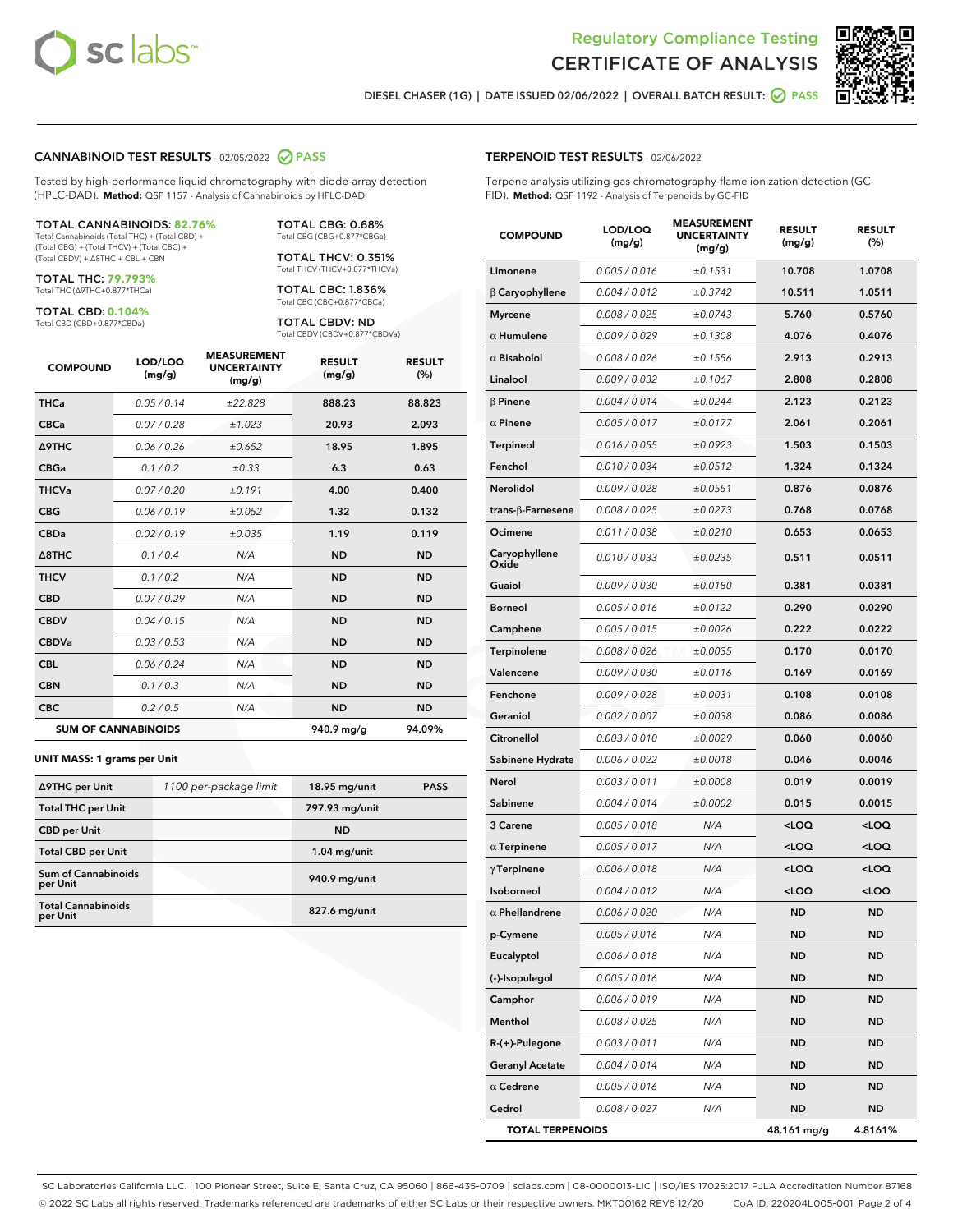



DIESEL CHASER (1G) | DATE ISSUED 02/06/2022 | OVERALL BATCH RESULT: ● PASS

## CATEGORY 1 PESTICIDE TEST RESULTS - 02/05/2022 2 PASS

Pesticide and plant growth regulator analysis utilizing high-performance liquid chromatography-mass spectrometry (HPLC-MS) or gas chromatography-mass spectrometry (GC-MS). \*GC-MS utilized where indicated. **Method:** QSP 1212 - Analysis of Pesticides and Mycotoxins by LC-MS or QSP 1213 - Analysis of Pesticides by GC-MS

| <b>COMPOUND</b>             | LOD/LOQ<br>$(\mu g/g)$ | <b>ACTION</b><br><b>LIMIT</b><br>$(\mu g/g)$ | <b>MEASUREMENT</b><br><b>UNCERTAINTY</b><br>$(\mu g/g)$ | <b>RESULT</b><br>$(\mu g/g)$ | <b>RESULT</b> |
|-----------------------------|------------------------|----------------------------------------------|---------------------------------------------------------|------------------------------|---------------|
| Aldicarb                    | 0.03/0.08              | $>$ LOD                                      | N/A                                                     | <b>ND</b>                    | <b>PASS</b>   |
| Carbofuran                  | 0.02 / 0.05            | $\ge$ LOD                                    | N/A                                                     | <b>ND</b>                    | <b>PASS</b>   |
| Chlordane*                  | 0.03/0.08              | $>$ LOD                                      | N/A                                                     | <b>ND</b>                    | <b>PASS</b>   |
| Chlorfenapyr*               | 0.03/0.10              | $\ge$ LOD                                    | N/A                                                     | <b>ND</b>                    | <b>PASS</b>   |
| Chlorpyrifos                | 0.02 / 0.06            | $\ge$ LOD                                    | N/A                                                     | <b>ND</b>                    | <b>PASS</b>   |
| Coumaphos                   | 0.02 / 0.07            | $\ge$ LOD                                    | N/A                                                     | <b>ND</b>                    | <b>PASS</b>   |
| Daminozide                  | 0.02 / 0.07            | $\ge$ LOD                                    | N/A                                                     | <b>ND</b>                    | <b>PASS</b>   |
| <b>DDVP</b><br>(Dichlorvos) | 0.03/0.09              | $\ge$ LOD                                    | N/A                                                     | <b>ND</b>                    | <b>PASS</b>   |
| <b>Dimethoate</b>           | 0.03/0.08              | $\ge$ LOD                                    | N/A                                                     | <b>ND</b>                    | <b>PASS</b>   |
| Ethoprop(hos)               | 0.03/0.10              | $\ge$ LOD                                    | N/A                                                     | <b>ND</b>                    | <b>PASS</b>   |
| Etofenprox                  | 0.02 / 0.06            | $\ge$ LOD                                    | N/A                                                     | <b>ND</b>                    | <b>PASS</b>   |
| Fenoxycarb                  | 0.03/0.08              | $\ge$ LOD                                    | N/A                                                     | <b>ND</b>                    | <b>PASS</b>   |
| Fipronil                    | 0.03/0.08              | $>$ LOD                                      | N/A                                                     | <b>ND</b>                    | <b>PASS</b>   |
| Imazalil                    | 0.02 / 0.06            | $>$ LOD                                      | N/A                                                     | <b>ND</b>                    | <b>PASS</b>   |
| Methiocarb                  | 0.02 / 0.07            | $\ge$ LOD                                    | N/A                                                     | <b>ND</b>                    | <b>PASS</b>   |
| Methyl<br>parathion         | 0.03/0.10              | $\ge$ LOD                                    | N/A                                                     | <b>ND</b>                    | <b>PASS</b>   |
| <b>Mevinphos</b>            | 0.03/0.09              | $\ge$ LOD                                    | N/A                                                     | <b>ND</b>                    | <b>PASS</b>   |
| Paclobutrazol               | 0.02 / 0.05            | $>$ LOD                                      | N/A                                                     | <b>ND</b>                    | <b>PASS</b>   |
| Propoxur                    | 0.03/0.09              | $\ge$ LOD                                    | N/A                                                     | <b>ND</b>                    | <b>PASS</b>   |
| Spiroxamine                 | 0.03 / 0.08            | $\ge$ LOD                                    | N/A                                                     | <b>ND</b>                    | <b>PASS</b>   |
| Thiacloprid                 | 0.03/0.10              | $\ge$ LOD                                    | N/A                                                     | <b>ND</b>                    | <b>PASS</b>   |

#### CATEGORY 2 PESTICIDE TEST RESULTS - 02/05/2022 PASS

| <b>COMPOUND</b>          | LOD/LOQ<br>$(\mu g/g)$ | <b>ACTION</b><br><b>LIMIT</b><br>$(\mu g/g)$ | <b>MEASUREMENT</b><br><b>UNCERTAINTY</b><br>$(\mu g/g)$ | <b>RESULT</b><br>$(\mu g/g)$ | <b>RESULT</b> |
|--------------------------|------------------------|----------------------------------------------|---------------------------------------------------------|------------------------------|---------------|
| Abamectin                | 0.03/0.10              | 0.1                                          | N/A                                                     | <b>ND</b>                    | <b>PASS</b>   |
| Acephate                 | 0.02/0.07              | 0.1                                          | N/A                                                     | <b>ND</b>                    | <b>PASS</b>   |
| Acequinocyl              | 0.02/0.07              | 0.1                                          | N/A                                                     | <b>ND</b>                    | <b>PASS</b>   |
| Acetamiprid              | 0.02/0.05              | 0.1                                          | N/A                                                     | <b>ND</b>                    | <b>PASS</b>   |
| Azoxystrobin             | 0.02/0.07              | 0.1                                          | N/A                                                     | <b>ND</b>                    | <b>PASS</b>   |
| <b>Bifenazate</b>        | 0.01/0.04              | 0.1                                          | N/A                                                     | <b>ND</b>                    | <b>PASS</b>   |
| <b>Bifenthrin</b>        | 0.02/0.05              | 3                                            | N/A                                                     | <b>ND</b>                    | <b>PASS</b>   |
| <b>Boscalid</b>          | 0.03/0.09              | 0.1                                          | N/A                                                     | <b>ND</b>                    | <b>PASS</b>   |
| Captan                   | 0.19/0.57              | 0.7                                          | N/A                                                     | <b>ND</b>                    | <b>PASS</b>   |
| Carbaryl                 | 0.02/0.06              | 0.5                                          | N/A                                                     | <b>ND</b>                    | <b>PASS</b>   |
| Chlorantranilip-<br>role | 0.04/0.12              | 10                                           | N/A                                                     | <b>ND</b>                    | <b>PASS</b>   |
| Clofentezine             | 0.03/0.09              | 0.1                                          | N/A                                                     | <b>ND</b>                    | <b>PASS</b>   |

#### CATEGORY 2 PESTICIDE TEST RESULTS - 02/05/2022 continued

| <b>COMPOUND</b>               | LOD/LOQ<br>(µg/g) | <b>ACTION</b><br>LIMIT<br>$(\mu g/g)$ | <b>MEASUREMENT</b><br><b>UNCERTAINTY</b><br>(µg/g) | <b>RESULT</b><br>$(\mu g/g)$ | <b>RESULT</b> |
|-------------------------------|-------------------|---------------------------------------|----------------------------------------------------|------------------------------|---------------|
| Cyfluthrin                    | 0.12 / 0.38       | 2                                     | N/A                                                | <b>ND</b>                    | <b>PASS</b>   |
| Cypermethrin                  | 0.11 / 0.32       | 1                                     | N/A                                                | <b>ND</b>                    | <b>PASS</b>   |
| Diazinon                      | 0.02 / 0.05       | 0.1                                   | N/A                                                | <b>ND</b>                    | <b>PASS</b>   |
| Dimethomorph                  | 0.03 / 0.09       | 2                                     | N/A                                                | <b>ND</b>                    | <b>PASS</b>   |
| Etoxazole                     | 0.02 / 0.06       | 0.1                                   | N/A                                                | <b>ND</b>                    | <b>PASS</b>   |
| Fenhexamid                    | 0.03 / 0.09       | 0.1                                   | N/A                                                | <b>ND</b>                    | <b>PASS</b>   |
| Fenpyroximate                 | 0.02 / 0.06       | 0.1                                   | N/A                                                | <b>ND</b>                    | <b>PASS</b>   |
| Flonicamid                    | 0.03 / 0.10       | 0.1                                   | N/A                                                | <b>ND</b>                    | <b>PASS</b>   |
| Fludioxonil                   | 0.03 / 0.10       | 0.1                                   | N/A                                                | <b>ND</b>                    | <b>PASS</b>   |
| Hexythiazox                   | 0.02 / 0.07       | 0.1                                   | N/A                                                | <b>ND</b>                    | <b>PASS</b>   |
| Imidacloprid                  | 0.04 / 0.11       | 5                                     | N/A                                                | <b>ND</b>                    | <b>PASS</b>   |
| Kresoxim-methyl               | 0.02 / 0.07       | 0.1                                   | N/A                                                | <b>ND</b>                    | <b>PASS</b>   |
| Malathion                     | 0.03 / 0.09       | 0.5                                   | N/A                                                | <b>ND</b>                    | <b>PASS</b>   |
| Metalaxyl                     | 0.02 / 0.07       | $\overline{c}$                        | N/A                                                | <b>ND</b>                    | <b>PASS</b>   |
| Methomyl                      | 0.03 / 0.10       | 1                                     | N/A                                                | <b>ND</b>                    | <b>PASS</b>   |
| Myclobutanil                  | 0.03 / 0.09       | 0.1                                   | N/A                                                | <b>ND</b>                    | <b>PASS</b>   |
| Naled                         | 0.02 / 0.07       | 0.1                                   | N/A                                                | <b>ND</b>                    | <b>PASS</b>   |
| Oxamyl                        | 0.04 / 0.11       | 0.5                                   | N/A                                                | <b>ND</b>                    | <b>PASS</b>   |
| Pentachloronitro-<br>benzene* | 0.03 / 0.09       | 0.1                                   | N/A                                                | <b>ND</b>                    | <b>PASS</b>   |
| Permethrin                    | 0.04/0.12         | 0.5                                   | N/A                                                | <b>ND</b>                    | <b>PASS</b>   |
| Phosmet                       | 0.03 / 0.10       | 0.1                                   | N/A                                                | <b>ND</b>                    | <b>PASS</b>   |
| Piperonylbu-<br>toxide        | 0.02 / 0.07       | 3                                     | N/A                                                | <b>ND</b>                    | <b>PASS</b>   |
| Prallethrin                   | 0.03 / 0.08       | 0.1                                   | N/A                                                | <b>ND</b>                    | <b>PASS</b>   |
| Propiconazole                 | 0.02 / 0.07       | 0.1                                   | N/A                                                | <b>ND</b>                    | <b>PASS</b>   |
| Pyrethrins                    | 0.04 / 0.12       | 0.5                                   | N/A                                                | <b>ND</b>                    | <b>PASS</b>   |
| Pyridaben                     | 0.02 / 0.07       | 0.1                                   | N/A                                                | <b>ND</b>                    | <b>PASS</b>   |
| Spinetoram                    | 0.02 / 0.07       | 0.1                                   | N/A                                                | <b>ND</b>                    | <b>PASS</b>   |
| Spinosad                      | 0.02 / 0.07       | 0.1                                   | N/A                                                | <b>ND</b>                    | <b>PASS</b>   |
| Spiromesifen                  | 0.02 / 0.05       | 0.1                                   | N/A                                                | <b>ND</b>                    | <b>PASS</b>   |
| Spirotetramat                 | 0.02 / 0.06       | 0.1                                   | N/A                                                | <b>ND</b>                    | <b>PASS</b>   |
| Tebuconazole                  | 0.02 / 0.07       | 0.1                                   | N/A                                                | <b>ND</b>                    | <b>PASS</b>   |
| Thiamethoxam                  | 0.03 / 0.10       | 5                                     | N/A                                                | <b>ND</b>                    | <b>PASS</b>   |
| Trifloxystrobin               | 0.03 / 0.08       | 0.1                                   | N/A                                                | <b>ND</b>                    | <b>PASS</b>   |

SC Laboratories California LLC. | 100 Pioneer Street, Suite E, Santa Cruz, CA 95060 | 866-435-0709 | sclabs.com | C8-0000013-LIC | ISO/IES 17025:2017 PJLA Accreditation Number 87168 © 2022 SC Labs all rights reserved. Trademarks referenced are trademarks of either SC Labs or their respective owners. MKT00162 REV6 12/20 CoA ID: 220204L005-001 Page 3 of 4